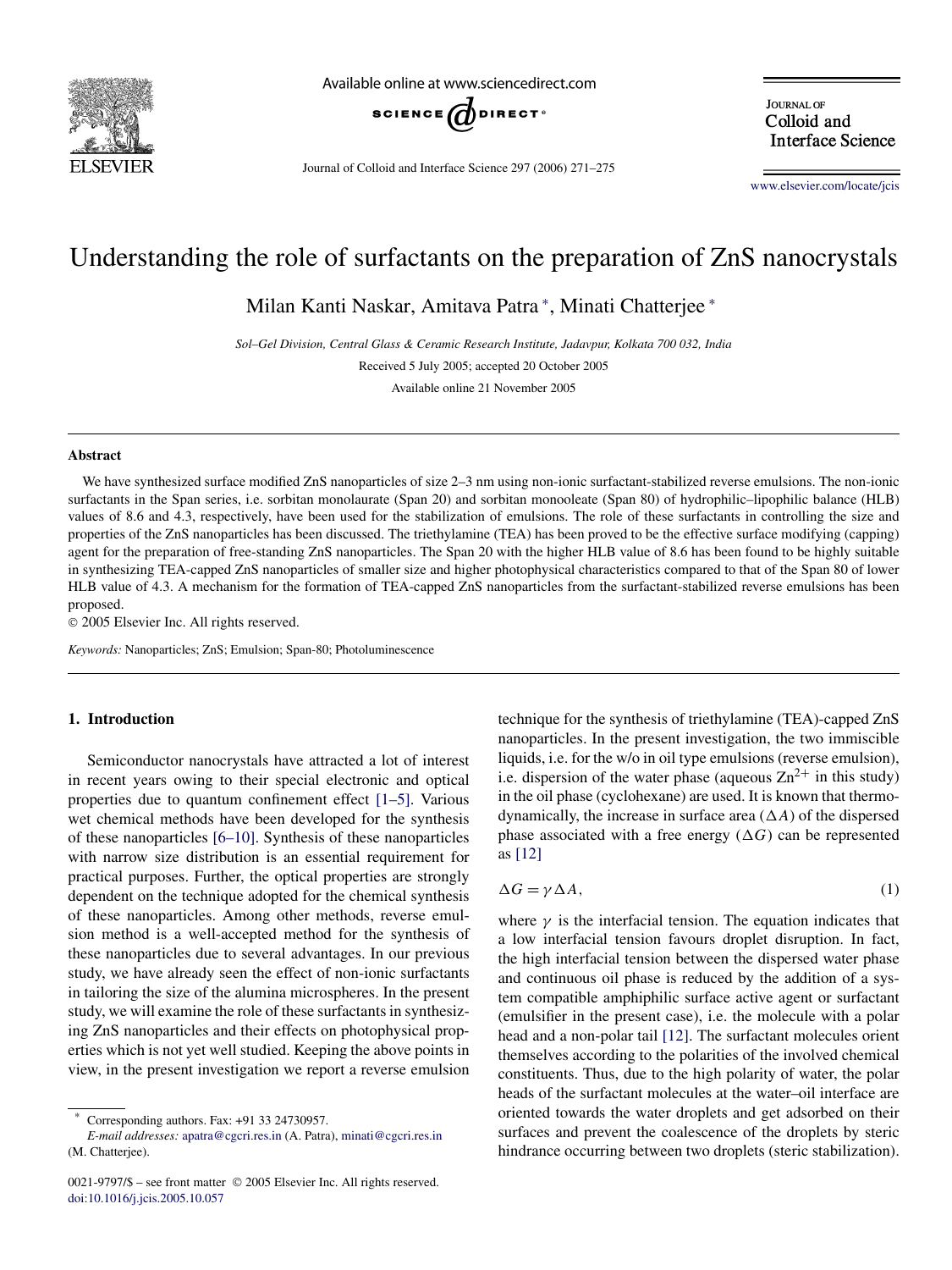<span id="page-1-0"></span>

Fig. 1. Molecular structures of (a) Span 80 and (b) Span 20.

Therefore, the emulsifier added to the system: (i) lowers the interfacial tension between two immiscible liquids followed by droplet disruption and (ii) prevents re-coalescence of droplets by adsorbing on their surfaces, thus producing a stable emulsion. In the present investigation, Span 80 and Span 20 stabilized reverse emulsions comprising aqueous  $\text{Zn}^{2+}$  solutions and cyclohexane as the water and oil phases, respectively, were used for the synthesis of ZnS nanoparticles. The surfactants in the Span series, i.e. Span 80, and Span 20 in the present case, are basically the fatty acid esters of anhydro sorbitols which are good oil soluble emulsifying agents [\[12\].](#page-4-0) A high (hydrophilic–lyophobic balance) HLB value of the surfactant indicates strongly hydrophilic character while a low value is an indication of a strong hydrophobic nature. Considering these points, non-ionic surfactants, i.e. Span 80 and Span 20 with HLB values of 4.3 and 8.6, respectively, were selected for the present study. Figs. 1a and 1b depict the molecular structures of the amphiphilic Span 80 and Span 20, respectively, [\[11\]](#page-4-0) where the hydrophilic sorbitan group acts as a 'polar head' and the hydrophobic fatty acid group acts as the 'non-polar tail.' The effect of the type of the surfactants on the photophysical properties of the nanocrystals is discussed. A mechanism for the separation free-standing ZnS nanocrystals from the stabilized emulsion is suggested.

# **2. Experimental**

# *2.1. Synthesis of TEA-capped ZnS nanoparticles*

In the present investigation, water-in-oil (w/o) type emulsions were used for the synthesis of ZnS nanoparticles. For such synthesis, zinc acetate, dihydrate (A.R., Glaxo, India) and thioacetamide [CH3(CS)NH2)] (G.R., Loba Chemie, India) were used as the starting materials. An aqueous solution of zinc acetate with  $\text{Zn}^{2+}$  concentration of 0.05 M and thioacetamide of concentration of 2.5 M was prepared by dissolving the respective salts in deionized water. The two solutions were mixed under stirring in the 1:1 volume ratio so as to obtain a mixed homogeneous solution; this mixed solution was used as the water phase (w) of w/o type emulsions. An organic solvent, i.e. cyclo-hexane (G.R., Merck, India) of dielectric constant 2.042 [\[8,11\]](#page-4-0) at  $25^{\circ}$ C acted as the oil phase (o). A support solvent was prepared by mixing 5 vol% of the surfactant, sorbitan monooleate (Span 80) with HLB value of 4.3 (Fluka Chemie AG, Switzerland) in the cyclohexane. For the preparation of the w/o type emulsions, the water phase was dispersed as droplets in the support solvent under a constant mechanical agitation of 500 rpm and kept under such condition for 10 min for equilibration. The volume ratio of the water phase: support solvent was kept constant at 1:4 in all the experiments.

The stabilized emulsion was then placed in an oil bath preset at  $80 \pm 1$  °C. The emulsion was aged at  $80 \pm 1$  °C for 10 min under stirring (500 rpm) and then removed from the bath. The entire emulsion was added to a known volume of acetone (G.R., Merck, India) (volume ratio of emulsion: acetone  $= 1:3$ ) when the pH of the system was found to be 6. At this stage, sedimentation of the nanoparticles did not occur. To prepare freestanding capped-ZnS nanoparticles, the pH of the above system was then increased to 8 by the addition of triethylamine (TEA) (G.R., Merck, India). Immediate flocculation of particles occurred which were collected by centrifugation at 6000 rpm. To remove last traces of adhered impurities, the particles were washed thrice with acetone, each time collecting the particles centrifugally as described above, followed by the dispersion in the washing solvents. The washed particles were dried at  $60^{\circ}$ C. Following the same procedure another experiment was conducted using the surfactant Span 20.

#### *2.2. Characterization of the sulphide nanoparticles*

The ZnS nanoparticles were characterized by XRD (Model: Philips, 1730, USA) with Ni-filtered Cu-K*<sup>α</sup>* radiation, FTIR study (Model: Nicolet 5PC, USA), and TEM (Model: JEOL JEJ-200X, Japan). Fluorescence spectra of ZnS nanoparticles dispersed in ethanol were recorded with a spectrofluorimeter (Model: LS 55, Perkin Elmer, USA) in the wavelength range of 200–650 nm. Optical absorbance of the ZnS particles were recorded with an UV–vis spectrophotometer (Model: Cary 50, Varian) in the range 200–500 nm.

#### **3. Results and discussion**

#### *3.1. Formation of ZnS nanoparticles*

The metal ions in the emulsified aqueous microdroplets were precipitated as sulphides by H<sub>2</sub>S, in situ generated at  $80 \pm 1$  °C via thermal decomposition of the thioacetamide [\[8\].](#page-4-0) The particle size in the microreactor was tailored by controlling the reaction temperature, ageing time and the concentration of  $\text{Zn}^{2+}$ ions in the aqueous solutions. Based on the experimental results, the ageing time of 10 min at the reaction temperature of  $80 \pm 1$  °C and the concentration of  $\text{Zn}^{2+}$  ions of 0.05 M were found to be the optimum. The particle size was further tailored by using surfactants of two different HLB values, keeping other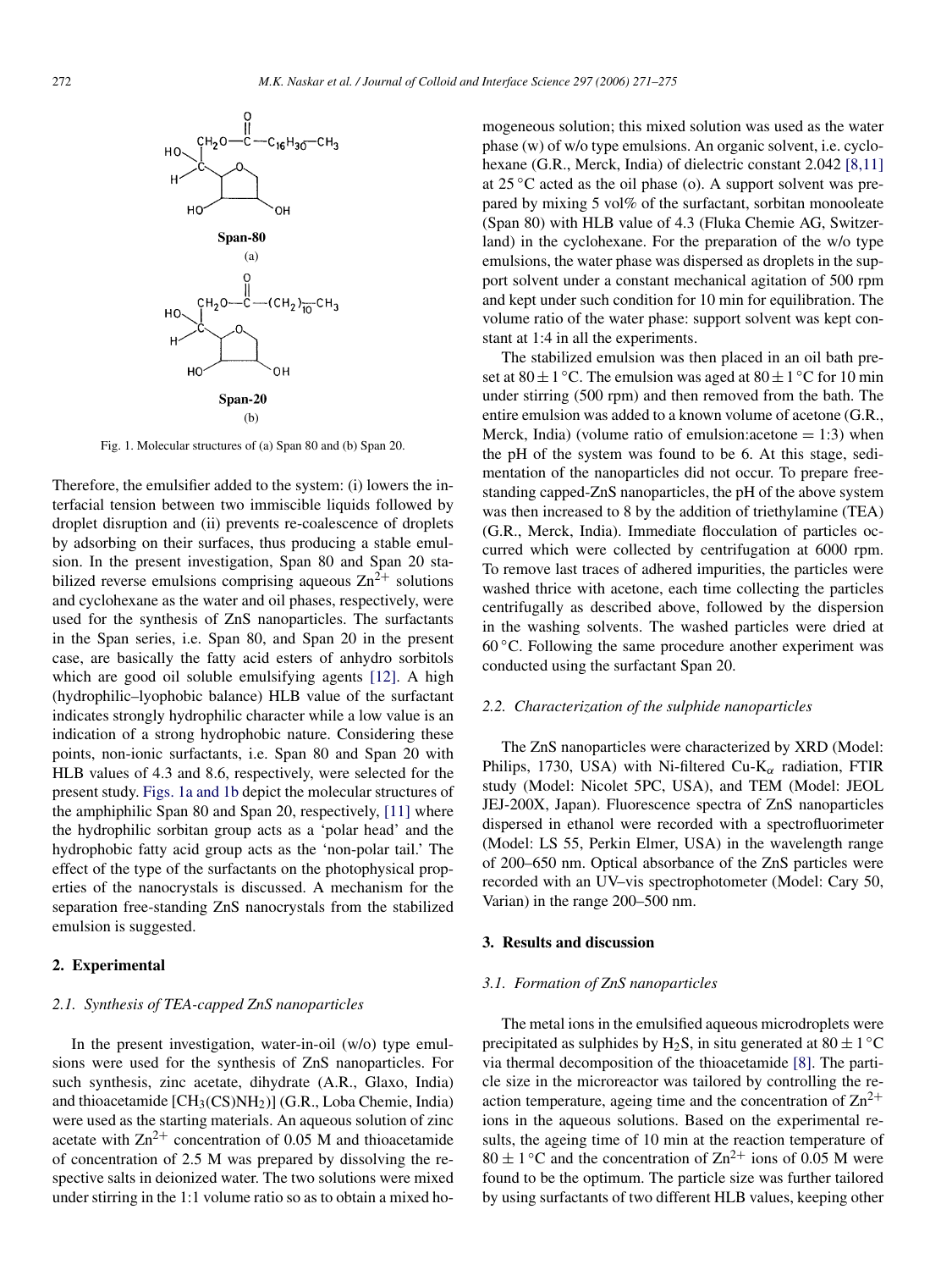

Fig. 2. Proposed mechanism for the separation of TEA-capped ZnS nanoparticles.

parameters unaltered. Considering the HLB values and structures of the surfactants [\(Fig. 1\)](#page-1-0) used in the present study, it is to be noted that the HLB value, i.e. the hydrophilicity, decreases with the increase in the hydrophobic chain length. Further, an inverse relationship between the average particle size and the HLB values of the surfactants was reported earlier during the synthesis of alumina microspheres by the sol–emulsion–gel method [\[11\].](#page-4-0) This was explained to be due to the fact that an increase in the HLB value caused a gradual decrease in the water–oil interfacial tension, thus facilitating droplet disruption and finally giving rise to particles of progressive decreasing size.

In our study, free-standing ZnS nanoparticles were obtained in both the Span 80- and Span 20-stabilized reverse emulsions, by increasing pH to 8 by the addition of TEA. The proposed mechanism for the separation of ZnS nanoparticles in presence of TEA is presented in Fig. 2. At pH 6, before the addition of TEA, ZnS nanoparticles formed complex with oxygen atoms of the polar heads of the surfactant molecules and caused an increase in apparent solubility in the acetone medium [\[13\].](#page-4-0) In presence of TEA, at pH 8, the above-mentioned ZnS complex became destabilized due to the basic hydrolysis of the surfactant molecules (the fatty acid esters) attached to the nanoparticles and formed new complex (capped) with the nitrogen atom of TEA molecules. The solubility of TEA-capped ZnS nanoparticles decreased in the acetone medium, leading to the flocculation as free-standing particles. The basic hydrolysis of the surfactant molecules is considered to be consisted of the following essential steps:

(i) The TEA molecule in presence of  $H<sub>2</sub>O$  form triethylammonium hydroxide

$$
(\mathrm{C}_2\mathrm{H}_5)_3\mathrm{N} + \mathrm{H}_2\mathrm{O} \rightarrow (\mathrm{C}_2\mathrm{H}_5)_3\mathrm{N}^+\mathrm{HOH}^-.
$$

- (ii) The triethylammonium hydroxide increases the pH of the system by liberating hydroxide (OH−) ions.
- (iii) The (OH−) ion attacks the carbon (C) atom of the ester carbonyl (*>*C=O) group in the surfactant molecule (sor-



Fig. 3. XRD patterns of TEA-capped ZnS nanoparticles using (a) Span 20 and (b) Span 80.

bitan monooleate as a typical example), causing hydrolysis into the sorbitan and oleic acid parts (Fig. 2).

(iv) Hydrolysis of the sorbitan monooleate destabilizes the emulsion system followed by the flocculation of the generated particles.

Formation of TEA-capped ZnS nanoparticles is confirmed by XRD and FTIR studies described in the subsequent sections. The effect of the nature of the surfactants and their HLB values on the characteristics of the nanoparticles has been examined by the UV–vis absorption and photoluminescence studies.

### *3.2. XRD and FTIR studies*

Fig. 3 a and b represent the powder XRD patterns of the TEA-capped ZnS nanoparticles prepared by our method with surfactants Span 80 and Span 20, respectively. It is to be noted that in both the figures the peaks observed in the XRD patterns match well with those of the *β*-ZnS (cubic) reported in the JCPDS Powder Diffraction File No. 5-0566. Intensities of the three most important peaks of ZnS, namely  $\langle 111 \rangle$ ,  $\langle 220 \rangle$ and  $\langle 311 \rangle$  reflections corresponding to 28.5°, 47.6° and 56.4° respectively, do not deviate from the Powder Diffraction File intensities [\[14\].](#page-4-0) Broadening of the XRD peaks shows the formation of nanocrystals of ZnS. XRD patterns also indicate that the peaks in Fig. 3b are broader than those in Fig. 3a. Crystallite size of ZnS nanoparticles were calculated following the Scher-rer's equation [\[8,14\]](#page-4-0) using  $\langle 111 \rangle$  reflection of the XRD patterns and are estimated to be 2.4 and 1.8 nm for Fig. 3, a and b respectively. XRD results, therefore, indicate the formation of smaller size ZnS particles from the Span 20-stabilized reverse emulsion compared to that obtained from the Span 80.

The presence of TEA in the synthesized ZnS nanoparticles was examined by recording their FTIR spectra in the range 4000–400 cm−1. [Fig. 4](#page-3-0) depicts the spectra of TEA-capped ZnS nanoparticles derived from Span 80-stabilized emulsion as a typical example. From [Fig. 4,](#page-3-0) it is to be noted that the absorption peaks at 3431 and 1631 cm−<sup>1</sup> in the figure are assigned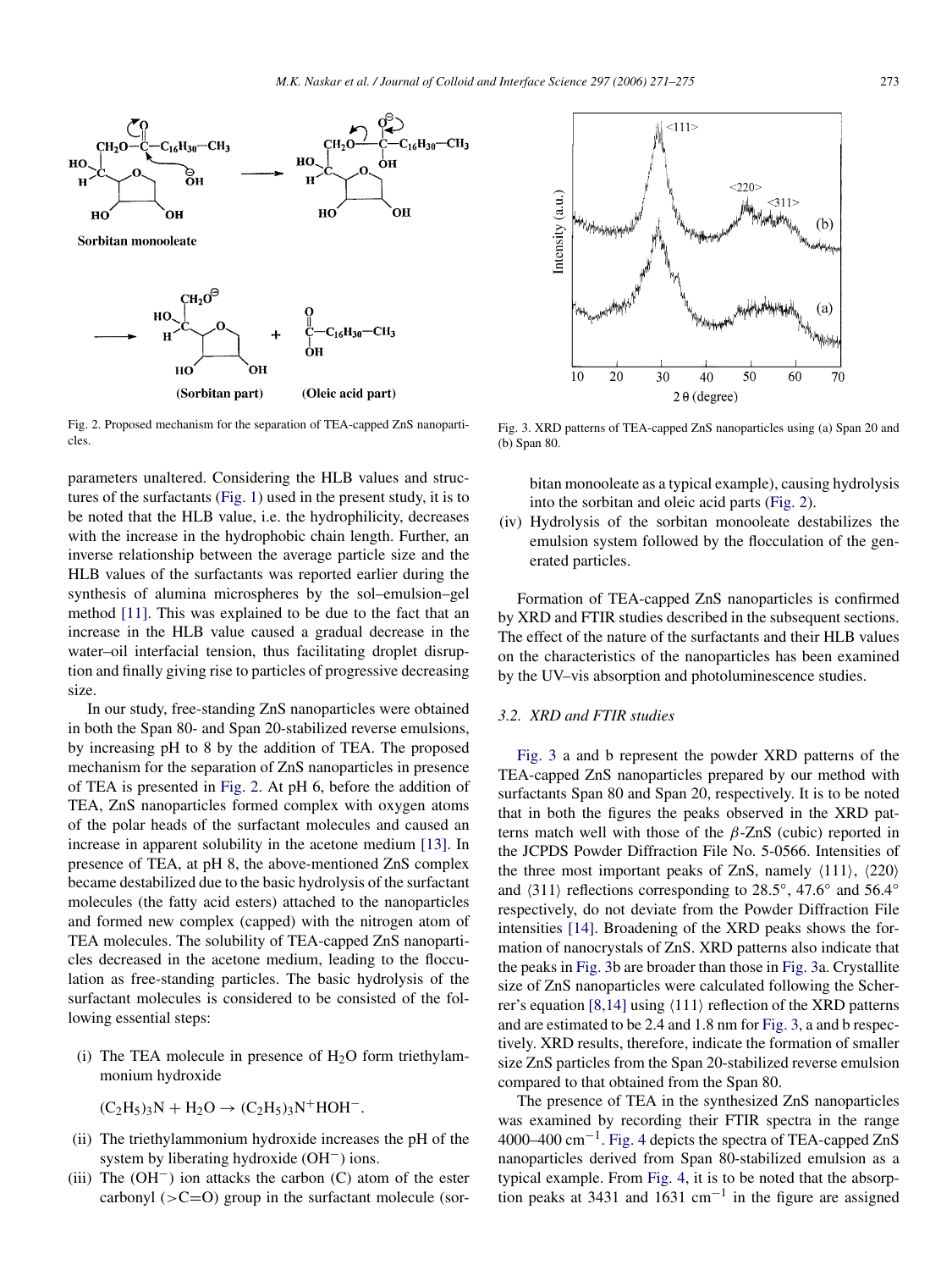<span id="page-3-0"></span>

Fig. 4. FTIR spectrum of TEA-capped ZnS nanoparticles.



Fig. 5. TEM micrographs of ZnS nanoparticles using (a) Span 80 and (b) Span 20.

to water molecules and hydrogen bonded hydroxyl groups respectively [\[14,15\].](#page-4-0) Other peaks observed mainly at 2923, 2846, 1554, 1445, 1377 and 1062 cm<sup>-1</sup> are due to C–H bonding [\[14,15\].](#page-4-0) This is due to the formation of co-ordinate bond between the nitrogen atom of the TEA and  $\text{Zn}^{2+}$  ions [\[14,15\].](#page-4-0) Therefore, from the FTIR results in the present study, capping of ZnS nanoparticles with TEA molecules is assured in our samples. The effect of particle size on the UV–vis absorption and PL studies has been discussed below.

# *3.3. TEM study*

The TEM micrographs of the Span 80- and Span 20-derived TEA-capped nanoparticles are depicted in Figs. 5a and 5b respectively. In both the micrographs, the particles are monodispersed in nature and the size was estimated to be in the range 2–3 nm which corroborated with the XRD results.



Fig. 6. UV–vis absorption spectra of ZnS nanoparticles using (a) Span 80 and (b) Span 20.

#### *3.4. UV–vis absorption and PL studies*

UV–vis absorption spectra of TEA-capped ZnS nanoparticles obtained from Span 80- and Span 20-stabilized reverse emulsions have been presented in Fig. 6 a and b, respectively. Fig. 6a exhibits the absorption edge at 303 nm with a shoulder peak at 285 nm, while in Fig. 6b the absorption edge at 290 nm with a shoulder peak at 272 nm is noticed. Absorption edges in Fig. 6, a and b exhibit blue shifts in comparison to bulk ZnS (345 nm). This shift of the absorption edges to shorter wavelengths is explained due to the quantum confinement of ZnS nanoparticles [\[6,14\].](#page-4-0) The absorption edges of the nanocrystallites are also sharp, indicating that the synthesized particles have relatively narrow size distributions. Here, we calculate the cluster size of ZnS using the following equation [\[16,17\]](#page-4-0)

$$
\Delta E = \pi^2 \hbar^2 / 2\mu r^2 - 1.78e^2 / \epsilon r,
$$
\n(2)

where  $\Delta E$  is blue shift band gap and  $\mu$  is the reduced mass of electron and hole. 0.2 is taken as the electron rest mass  $m_0$ , *r* is the cluster size and  $\epsilon$  is the dielectric constant. The first term indicates the confinement effect and the second term is the Coulomb term. In a strong confinement, as in the present case, the second term is small and can be neglected. Based on Eq. (2), the cluster sizes of Span 80- and Span 20-derived ZnS have been found to be 2.1 and 2.6 nm respectively, which is fairly consistent with those obtained from the XRD study. Therefore, from the optical absorption study we infer that the surfactant Span 20 with the higher HLB value of 8.6 successfully produced smaller ZnS nanoparticles compared to that obtained from the Span 80 of lower HLB value.

The PL spectra of the Span 80- and Span 20-derived TEAcapped ZnS nanoparticles are presented in [Fig. 7](#page-4-0) a and b, respectively. The band edge emissions peaking at 379 and 373 nm are observed for the samples corresponding to [Fig. 7](#page-4-0) a and b, respectively. In both the spectra, PL peaks are markedly blue shifted (about 65 nm) relative to that of bulk ZnS (440 nm) and thus exhibiting quantum size effects [\[14,17\].](#page-4-0) The interesting point is that under identical conditions of synthesis, the Span 20-derived nanoparticles exhibit highly intense (about eight times) PL emission than that of the Span 80-derived nanoparticles. Further, the narrow emission band width of the